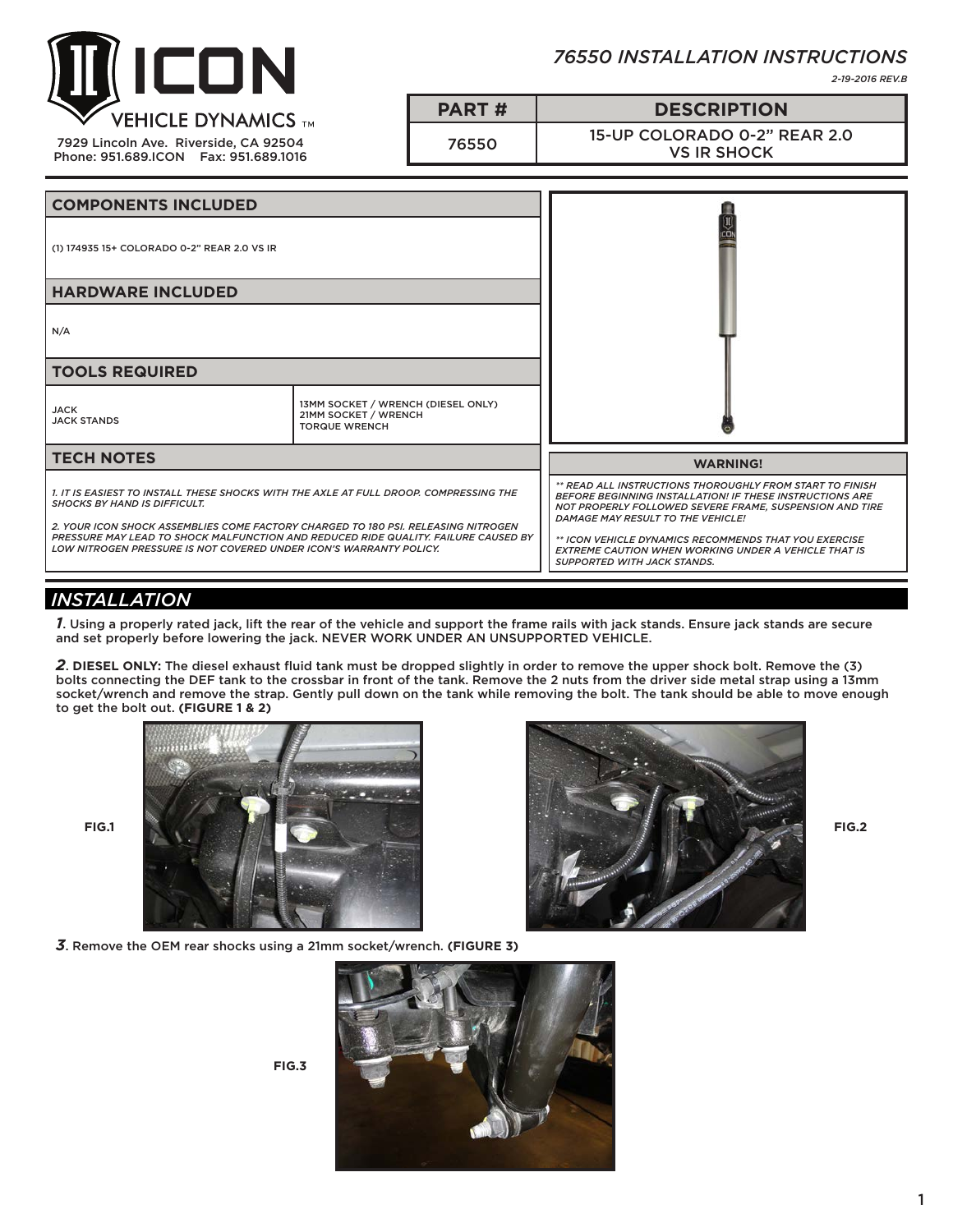*4*. Install ICON shock upside down with the shaft pointing up. Installing right side up requires significant sanding to clear the top cap and is not recommended.

*5*. Install the upper bolt first using a 21mm socket/wrench. [Torque to factory spec] **(FIGURE 4)**



*6.* Install the lower bolt using a 21mm socket/wrench. It helps to have the axle fully drooped for this step. [Torque to factory spec] **(FIGURE 5)**



*7***. DIESEL ONLY:** Reconnect all bolts and strap for DEF tank using a 13mm socket/wrench. [Torque to factory spec]

**FIG.5**

*8*. Remove vehicle from jackstands.

*VERIFY ALL FASTENERS ARE PROPERLY TORQUED BEFORE DRIVING VEHICLE.*

*RETORQUE ALL NUTS, BOLTS AND LUGS AFTER 100 MILES AND PERIODICALLY THEREAFTER.*